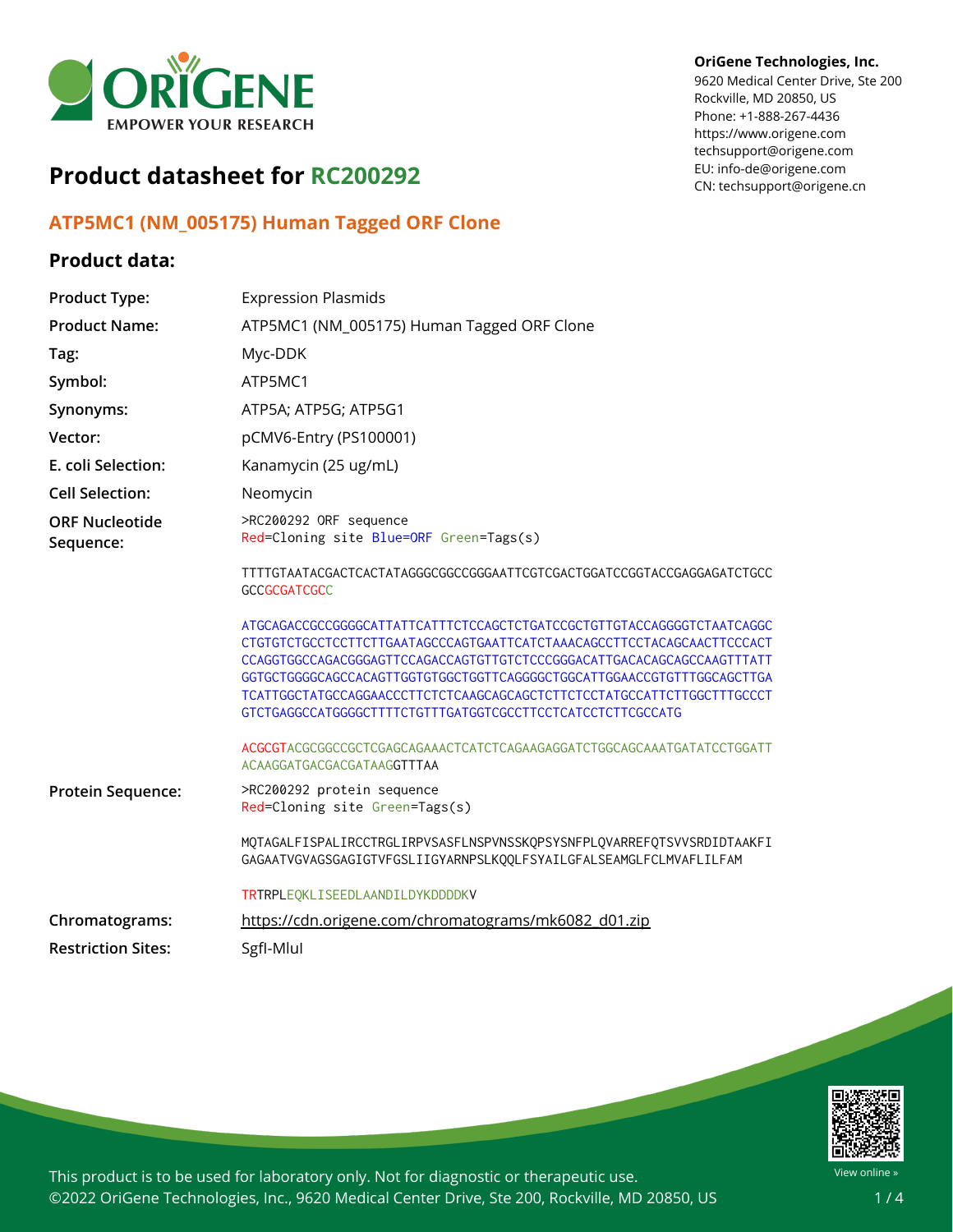

#### **Cloning Scheme:**



\* The last codon before the Stop codon of the ORF

### **Plasmid Map:**



| <b>ACCN:</b>           | NM 005175                                                                                                                                                                                                                                                                                                                                                                                                                                      |
|------------------------|------------------------------------------------------------------------------------------------------------------------------------------------------------------------------------------------------------------------------------------------------------------------------------------------------------------------------------------------------------------------------------------------------------------------------------------------|
| <b>ORF Size:</b>       | 408 bp                                                                                                                                                                                                                                                                                                                                                                                                                                         |
| <b>OTI Disclaimer:</b> | The molecular sequence of this clone aligns with the gene accession number as a point of<br>reference only. However, individual transcript sequences of the same gene can differ through<br>naturally occurring variations (e.g. polymorphisms), each with its own valid existence. This<br>clone is substantially in agreement with the reference, but a complete review of all prevailing<br>variants is recommended prior to use. More info |
| <b>OTI Annotation:</b> | This clone was engineered to express the complete ORF with an expression tag. Expression<br>varies depending on the nature of the gene.                                                                                                                                                                                                                                                                                                        |

This product is to be used for laboratory only. Not for diagnostic or therapeutic use. ©2022 OriGene Technologies, Inc., 9620 Medical Center Drive, Ste 200, Rockville, MD 20850, US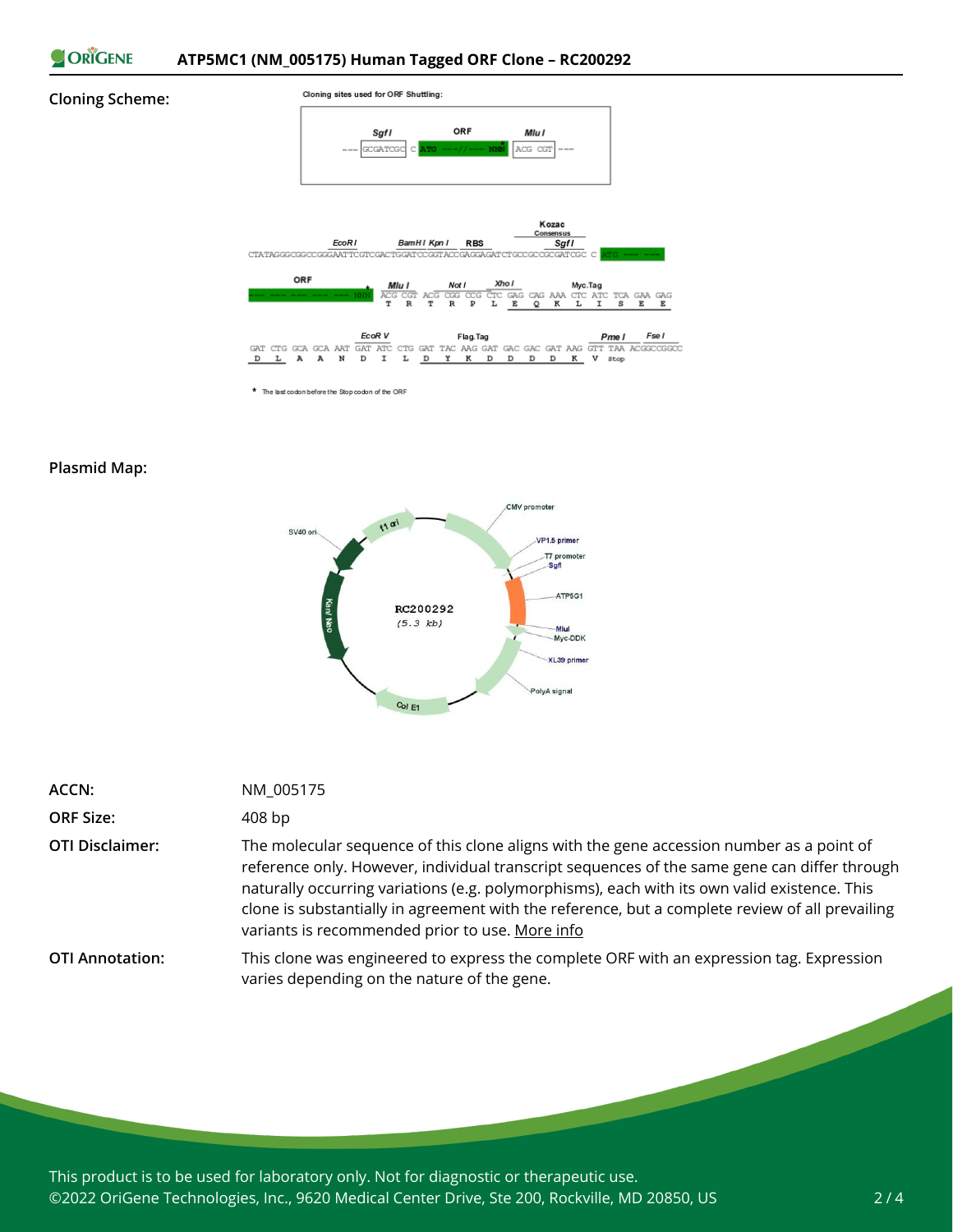| <b>ORIGENE</b>                | ATP5MC1 (NM_005175) Human Tagged ORF Clone - RC200292                                                                                                                                                                                                                                                                                                                                                                                                                                                                                                                                                                                                                                                                                                                                                                                                                                                                                                                                                                                                                  |
|-------------------------------|------------------------------------------------------------------------------------------------------------------------------------------------------------------------------------------------------------------------------------------------------------------------------------------------------------------------------------------------------------------------------------------------------------------------------------------------------------------------------------------------------------------------------------------------------------------------------------------------------------------------------------------------------------------------------------------------------------------------------------------------------------------------------------------------------------------------------------------------------------------------------------------------------------------------------------------------------------------------------------------------------------------------------------------------------------------------|
| Components:                   | The ORF clone is ion-exchange column purified and shipped in a 2D barcoded Matrix tube<br>containing 10ug of transfection-ready, dried plasmid DNA (reconstitute with 100 ul of water).                                                                                                                                                                                                                                                                                                                                                                                                                                                                                                                                                                                                                                                                                                                                                                                                                                                                                |
| <b>Reconstitution Method:</b> | 1. Centrifuge at 5,000xg for 5min.<br>2. Carefully open the tube and add 100ul of sterile water to dissolve the DNA.<br>3. Close the tube and incubate for 10 minutes at room temperature.<br>4. Briefly vortex the tube and then do a quick spin (less than 5000xg) to concentrate the liquid<br>at the bottom.<br>5. Store the suspended plasmid at -20°C. The DNA is stable for at least one year from date of<br>shipping when stored at -20°C.                                                                                                                                                                                                                                                                                                                                                                                                                                                                                                                                                                                                                    |
| RefSeq:                       | NM 005175.3                                                                                                                                                                                                                                                                                                                                                                                                                                                                                                                                                                                                                                                                                                                                                                                                                                                                                                                                                                                                                                                            |
| <b>RefSeq Size:</b>           | 663 bp                                                                                                                                                                                                                                                                                                                                                                                                                                                                                                                                                                                                                                                                                                                                                                                                                                                                                                                                                                                                                                                                 |
| <b>RefSeq ORF:</b>            | 411 bp                                                                                                                                                                                                                                                                                                                                                                                                                                                                                                                                                                                                                                                                                                                                                                                                                                                                                                                                                                                                                                                                 |
| Locus ID:                     | 516                                                                                                                                                                                                                                                                                                                                                                                                                                                                                                                                                                                                                                                                                                                                                                                                                                                                                                                                                                                                                                                                    |
| UniProt ID:                   | P05496                                                                                                                                                                                                                                                                                                                                                                                                                                                                                                                                                                                                                                                                                                                                                                                                                                                                                                                                                                                                                                                                 |
| <b>Cytogenetics:</b>          | 17q21.32                                                                                                                                                                                                                                                                                                                                                                                                                                                                                                                                                                                                                                                                                                                                                                                                                                                                                                                                                                                                                                                               |
| Domains:                      | ATP-synt_C                                                                                                                                                                                                                                                                                                                                                                                                                                                                                                                                                                                                                                                                                                                                                                                                                                                                                                                                                                                                                                                             |
| <b>Protein Families:</b>      | Transmembrane                                                                                                                                                                                                                                                                                                                                                                                                                                                                                                                                                                                                                                                                                                                                                                                                                                                                                                                                                                                                                                                          |
| <b>Protein Pathways:</b>      | Alzheimer's disease, Huntington's disease, Metabolic pathways, Oxidative phosphorylation,<br>Parkinson's disease                                                                                                                                                                                                                                                                                                                                                                                                                                                                                                                                                                                                                                                                                                                                                                                                                                                                                                                                                       |
| MW:                           | 14.3 kDa                                                                                                                                                                                                                                                                                                                                                                                                                                                                                                                                                                                                                                                                                                                                                                                                                                                                                                                                                                                                                                                               |
| <b>Gene Summary:</b>          | This gene encodes a subunit of mitochondrial ATP synthase. Mitochondrial ATP synthase<br>catalyzes ATP synthesis, utilizing an electrochemical gradient of protons across the inner<br>membrane during oxidative phosphorylation. ATP synthase is composed of two linked multi-<br>subunit complexes: the soluble catalytic core, F1, and the membrane-spanning component,<br>Fo, comprising the proton channel. The catalytic portion of mitochondrial ATP synthase<br>consists of 5 different subunits (alpha, beta, gamma, delta, and epsilon) assembled with a<br>stoichiometry of 3 alpha, 3 beta, and a single representative of the other 3. The proton<br>channel seems to have nine subunits (a, b, c, d, e, f, g, F6 and 8). This gene is one of three<br>genes that encode subunit c of the proton channel. Each of the three genes have distinct<br>mitochondrial import sequences but encode the identical mature protein. Alternatively<br>spliced transcript variants encoding the same protein have been identified. [provided by<br>RefSeq, Jul 2008] |

This product is to be used for laboratory only. Not for diagnostic or therapeutic use. ©2022 OriGene Technologies, Inc., 9620 Medical Center Drive, Ste 200, Rockville, MD 20850, US